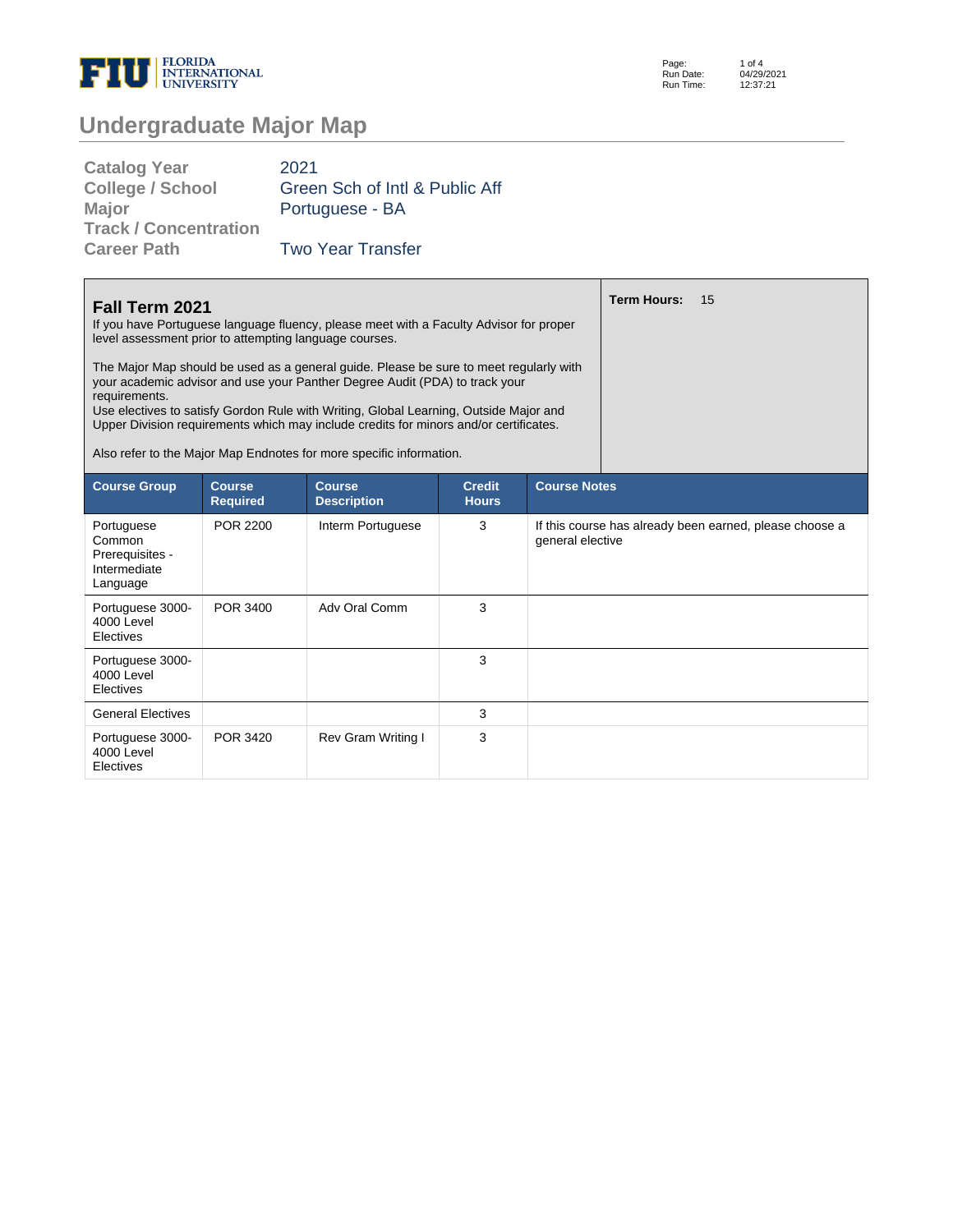

| <b>Undergraduate Major Map</b> |  |
|--------------------------------|--|

| Page:     | $2$ of $4$ |
|-----------|------------|
| Run Date: | 04/29/2021 |
| Run Time: | 12:37:21   |

| <b>Term Hours:</b><br>15<br><b>Spring Term 2022</b><br>Review Global Learning Discipline Specific list at https://goglobal.fiu.edu<br>Select at least one Portuguese course to meet both Global Learning and major<br>requirement. (2) See Endnotes |                                  |                                     |                               |                     |  |  |
|-----------------------------------------------------------------------------------------------------------------------------------------------------------------------------------------------------------------------------------------------------|----------------------------------|-------------------------------------|-------------------------------|---------------------|--|--|
| <b>Course Group</b>                                                                                                                                                                                                                                 | <b>Course</b><br><b>Required</b> | <b>Course</b><br><b>Description</b> | <b>Credit</b><br><b>Hours</b> | <b>Course Notes</b> |  |  |
| Portuguese 3000-<br>4000 Level<br>Electives                                                                                                                                                                                                         | POR 3421                         | Rev Gram/Writing II                 | 3                             |                     |  |  |
| Portuguese 3000-<br>4000 Level<br>Electives                                                                                                                                                                                                         |                                  |                                     | 3                             |                     |  |  |
| Portuguese 3000-<br>4000 Level<br>Electives                                                                                                                                                                                                         |                                  |                                     | 3                             |                     |  |  |
| 3000-4000 Level<br>Electives                                                                                                                                                                                                                        |                                  |                                     | 3                             |                     |  |  |
| 3000-4000 Level<br>Electives                                                                                                                                                                                                                        |                                  |                                     | 3                             |                     |  |  |

#### **Summer Term 2022**

Use this Semester to catch up on coursework (if necessary).

| Fall Term 2022<br>The Major Map should be used as a general guide. Please be sure to meet regularly with<br>your academic advisor and use your Panther Degree Audit (PDA) to track your<br>requirements.<br>Use electives to satisfy Gordon Rule with Writing, Global Learning, Outside Major and<br>Upper Division requirements which may include credits for minors and/or certificates.<br>Meet with advisor for a graduation check and apply for Spring Graduation. |                                  |                                     |                               |                     | <b>Term Hours:</b> | 15 |
|-------------------------------------------------------------------------------------------------------------------------------------------------------------------------------------------------------------------------------------------------------------------------------------------------------------------------------------------------------------------------------------------------------------------------------------------------------------------------|----------------------------------|-------------------------------------|-------------------------------|---------------------|--------------------|----|
| <b>Course Group</b>                                                                                                                                                                                                                                                                                                                                                                                                                                                     | <b>Course</b><br><b>Required</b> | <b>Course</b><br><b>Description</b> | <b>Credit</b><br><b>Hours</b> | <b>Course Notes</b> |                    |    |
| Portuguese 3000-<br>4000 Level<br>Electives                                                                                                                                                                                                                                                                                                                                                                                                                             |                                  |                                     | 3                             |                     |                    |    |
| Portuguese 3000-<br>4000 Level<br>Electives                                                                                                                                                                                                                                                                                                                                                                                                                             |                                  |                                     | 3                             |                     |                    |    |
| 3000-4000 Level<br>Electives                                                                                                                                                                                                                                                                                                                                                                                                                                            |                                  |                                     | 3                             |                     |                    |    |
| 3000-4000 Level<br>Electives                                                                                                                                                                                                                                                                                                                                                                                                                                            |                                  |                                     | 3                             |                     |                    |    |
| Portuguese 3000-<br>4000 Level<br>Electives                                                                                                                                                                                                                                                                                                                                                                                                                             |                                  |                                     | 3                             |                     |                    |    |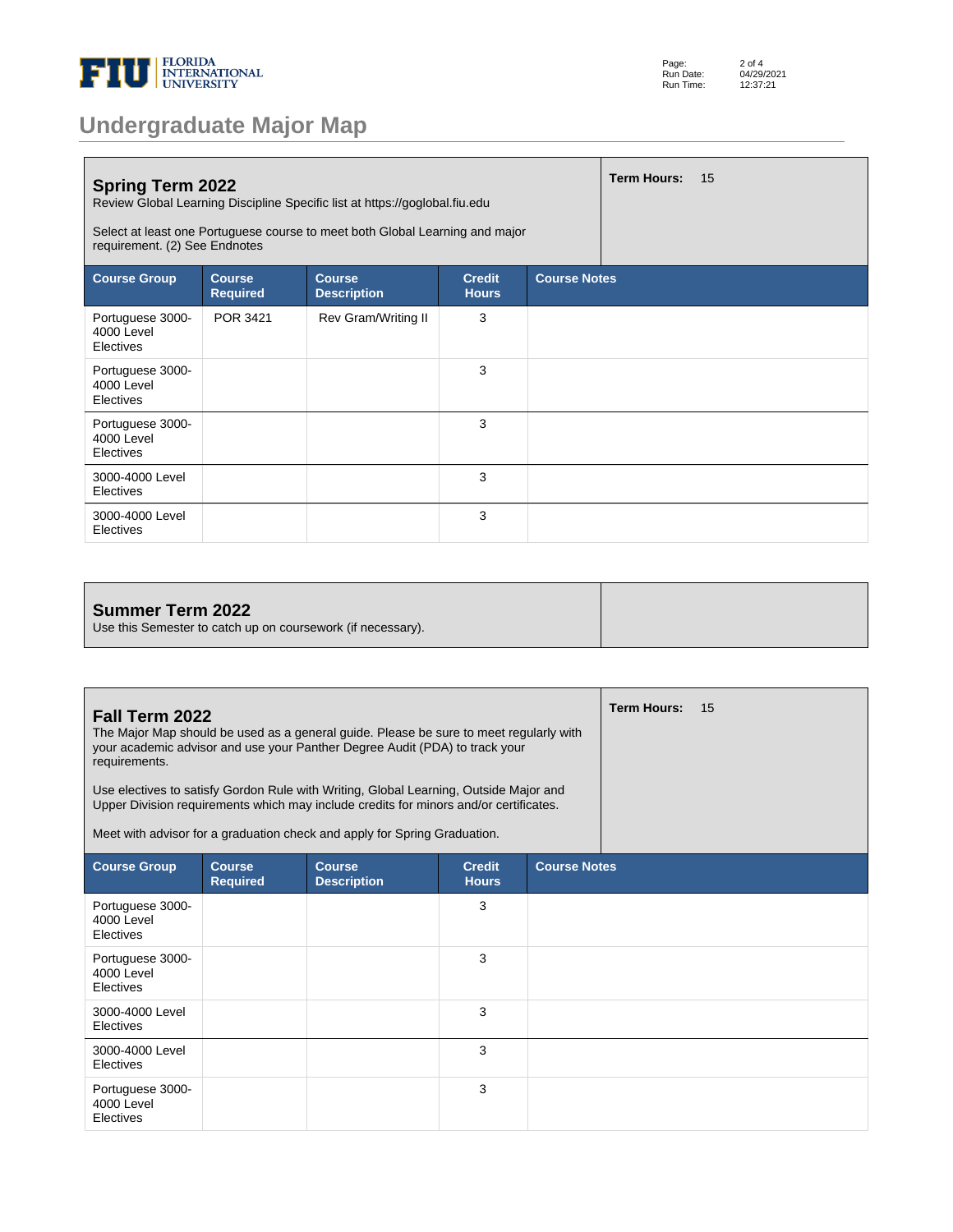

# **Undergraduate Major Map**

| <b>Spring Term 2023</b><br>If you have not done so, review Global Learning Discipline Specific list at https://goglobal.<br>fiu.edu<br>Select at least one Portuguese course to meet both Global Learning and major<br>requirement.<br>If you will be done by the end of this term, apply for graduation. |                                  |                                     |                               |                     | <b>Term Hours:</b> | 15 |
|-----------------------------------------------------------------------------------------------------------------------------------------------------------------------------------------------------------------------------------------------------------------------------------------------------------|----------------------------------|-------------------------------------|-------------------------------|---------------------|--------------------|----|
| <b>Course Group</b>                                                                                                                                                                                                                                                                                       | <b>Course</b><br><b>Required</b> | <b>Course</b><br><b>Description</b> | <b>Credit</b><br><b>Hours</b> | <b>Course Notes</b> |                    |    |
| Language,<br>Linguistics,<br>Culture, or<br>Translation 3000-<br>4000 Level<br>Electives                                                                                                                                                                                                                  |                                  |                                     | 3                             |                     |                    |    |
| Language,<br>Linguistics,<br>Culture, or<br>Translation 3000-<br>4000 Level<br>Electives                                                                                                                                                                                                                  |                                  |                                     | 3                             |                     |                    |    |
| 3000-4000 Level<br>Electives                                                                                                                                                                                                                                                                              |                                  |                                     | 3                             |                     |                    |    |
| 3000-4000 Level<br>Electives                                                                                                                                                                                                                                                                              |                                  |                                     | 3                             |                     |                    |    |
| <b>General Electives</b>                                                                                                                                                                                                                                                                                  |                                  |                                     | 3                             |                     |                    |    |

### **Summer Term 2023** If you need this semester to catch up on coursework and/or satisfy the 9 credits summer requirement (if needed), you'll need to reapply for graduation.

### **General Requirements**

Prerequisites:

Common Prerequisites are: POR 1130 (or POR 3202) and POR 1131 (or POR 3233) and POR 2200 (or POR 3400).

If you have Portuguese language fluency, please meet with a Faculty Advisor for proper language assessment prior to attempting language courses.

\*Critical Indicator is the minimum grade indicated in specific courses to demonstrate proficiency and progress in major. Earning less than the minimum grade is a trigger for a conversation with advisor.\*

#### GENERAL UNIVERSITY REQUIREMENTS

Transfer students are assumed to have completed an Associates of Arts Degree from a Florida Public Institution or satisfied completed 60 credits and the University Core Curriculum Requirements.

In addition, the following courses are required of incoming transfer students: